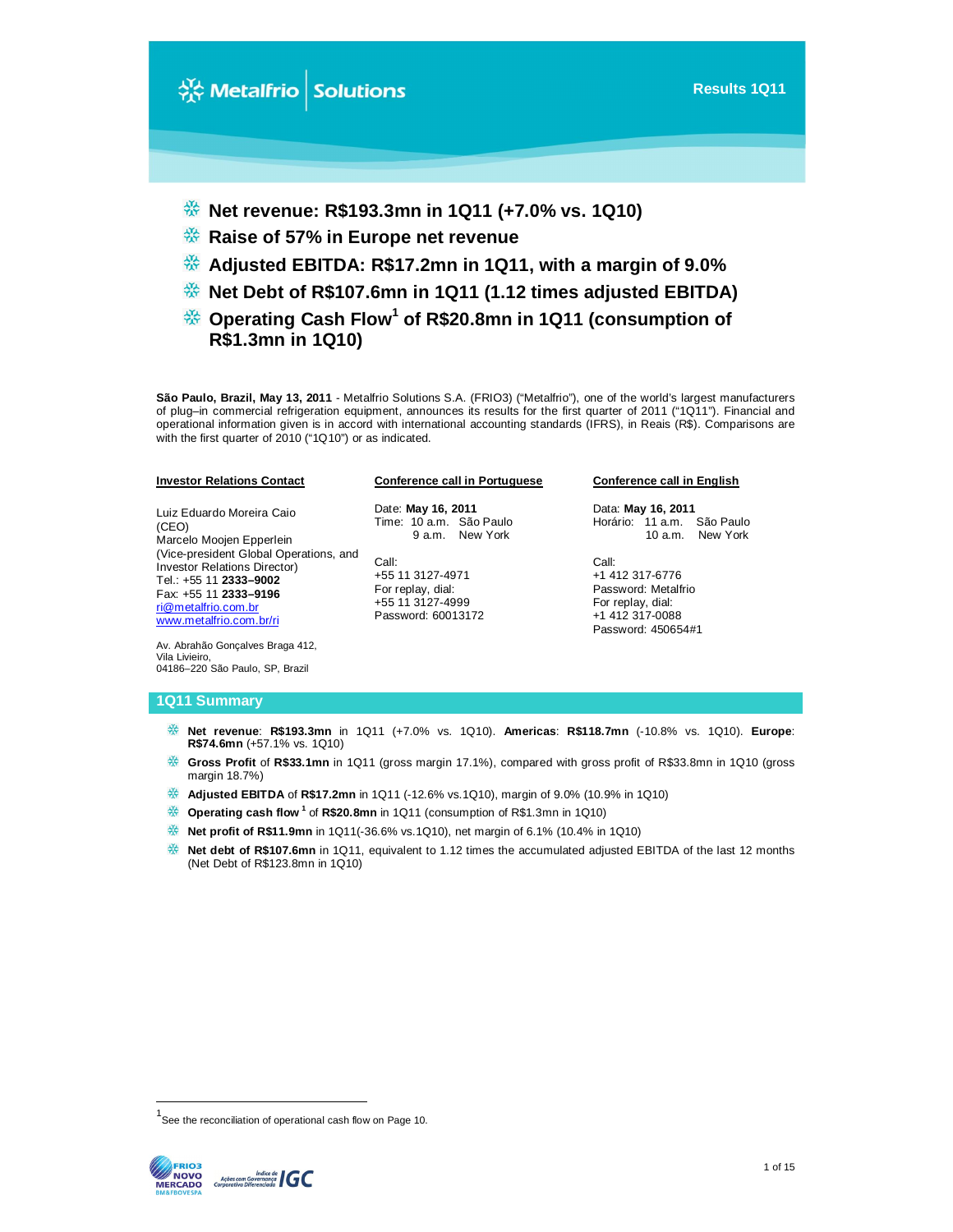

# **Message from management**

Dear stockholder,

Total sales volume in this quarter was 7% higher than in first quarter of 2010, on an increase of 57% in sales volume in the European operations, and a reduction of 11% in the Americas. The increase in Europe shows the continuing recovery of that market, and expansion of sales in that region. In the Americas, the largest effect was in Brazil, with postponements of orders by clients in the beverage industry.

Metalfrio's gross profit in 1Q11 was 2.2% lower than in 1Q10, with gross margin of 17.1%, compared to 18.7% a year ago, still reflecting temporary losses in productivity in the new horizontal freezers line in Brazil. As a result, adjusted EBITDA in 1Q11 was R\$17.2 million, with adjusted EBITDA margin of 9.0%, lower than the R\$19.7 million of 1Q10 (margin of 10.9%).

At the end of 1Q11 the Company's net debt was R\$107.6mn, which compares with R\$123.8mn at the end of 1Q10. The ratio of net debt to adjusted EBITDA was 1.12x at the end of 1Q11, an improvement from 1.55x at the end of 1Q10.

Due to inflationary pressure on costs in this quarter, the Company continued to purchase certain raw materials in advance for the first half of 2011, making good use of favorable terms negotiated for the purchase of these materials.

During 1Q11, the Company negotiated exercise of the call option to acquire the remaining 29% of the registered capital of Şenocak Holding A.S., completing a 100% ownership position in the controlling group of Klimasan A.S. Also, an employment contract was signed with Mr. A. Ahmet Şenocak, CEO of Şenocak Holding A.S., for an additional period of 1 year.

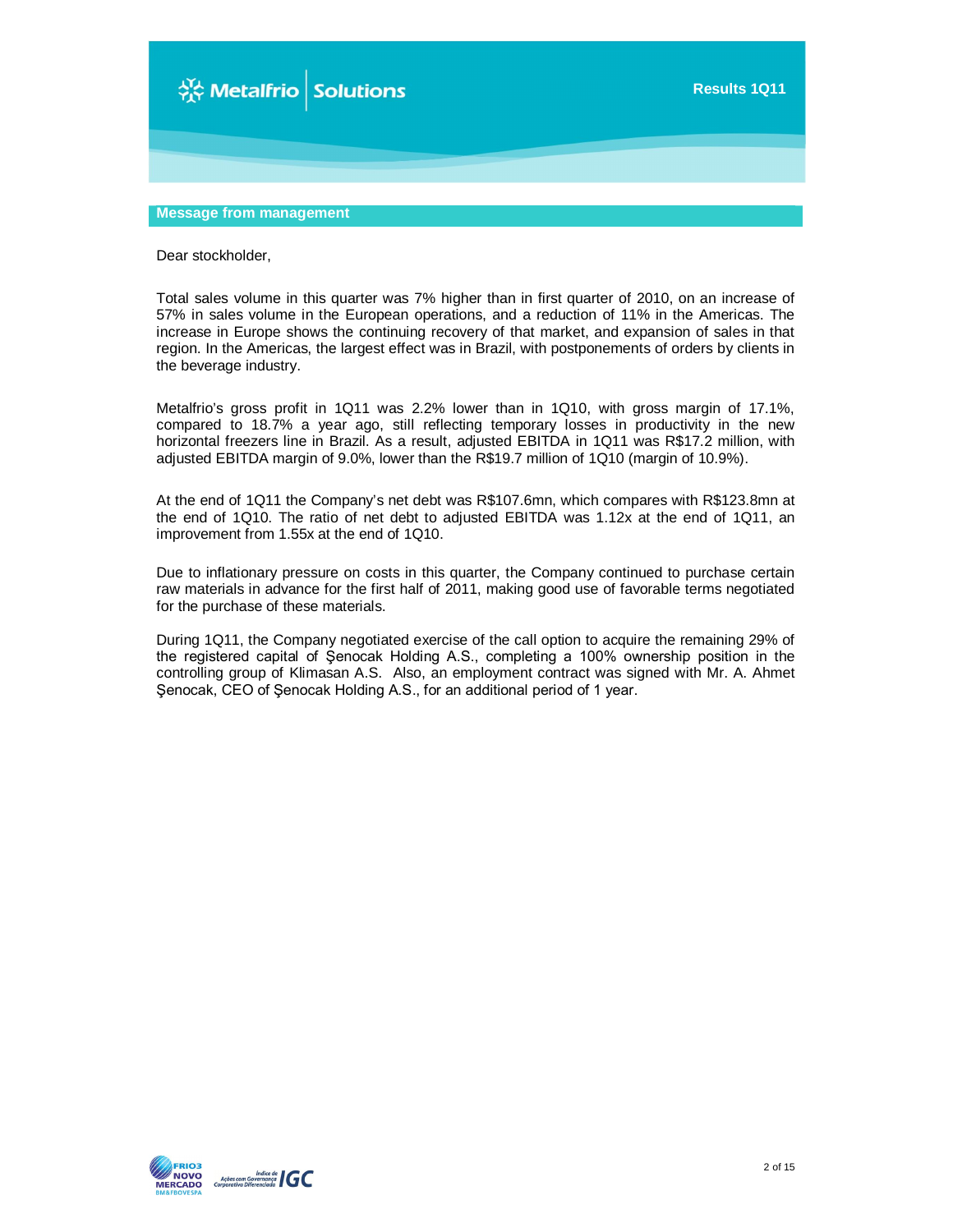

# **Highlights of the consolidated result**

#### **Net revenue**

In 1Q11, our **net revenue** was **193.3mn**, compared with 180.6mn in 1Q10, with raise of 7.0%. From the net revenue of 1Q11, R\$12.3mn comes from the service segment (maintenance services, equipment repair and parts sales), compared with R\$10.7mn in 1Q10.

### **Americas**

The net revenue of our **operation in the Americas** was **R\$118.7mn in 1Q11**, 10.8% lower compared with net revenue of 133.2mn of 1Q10.

#### **Europe**

Our **operation in Europe** has net revenue of **R\$74.6mn in 1Q11**, when comparing with sales of 47.5mn in 1Q10, a **raise of 51.1%**.



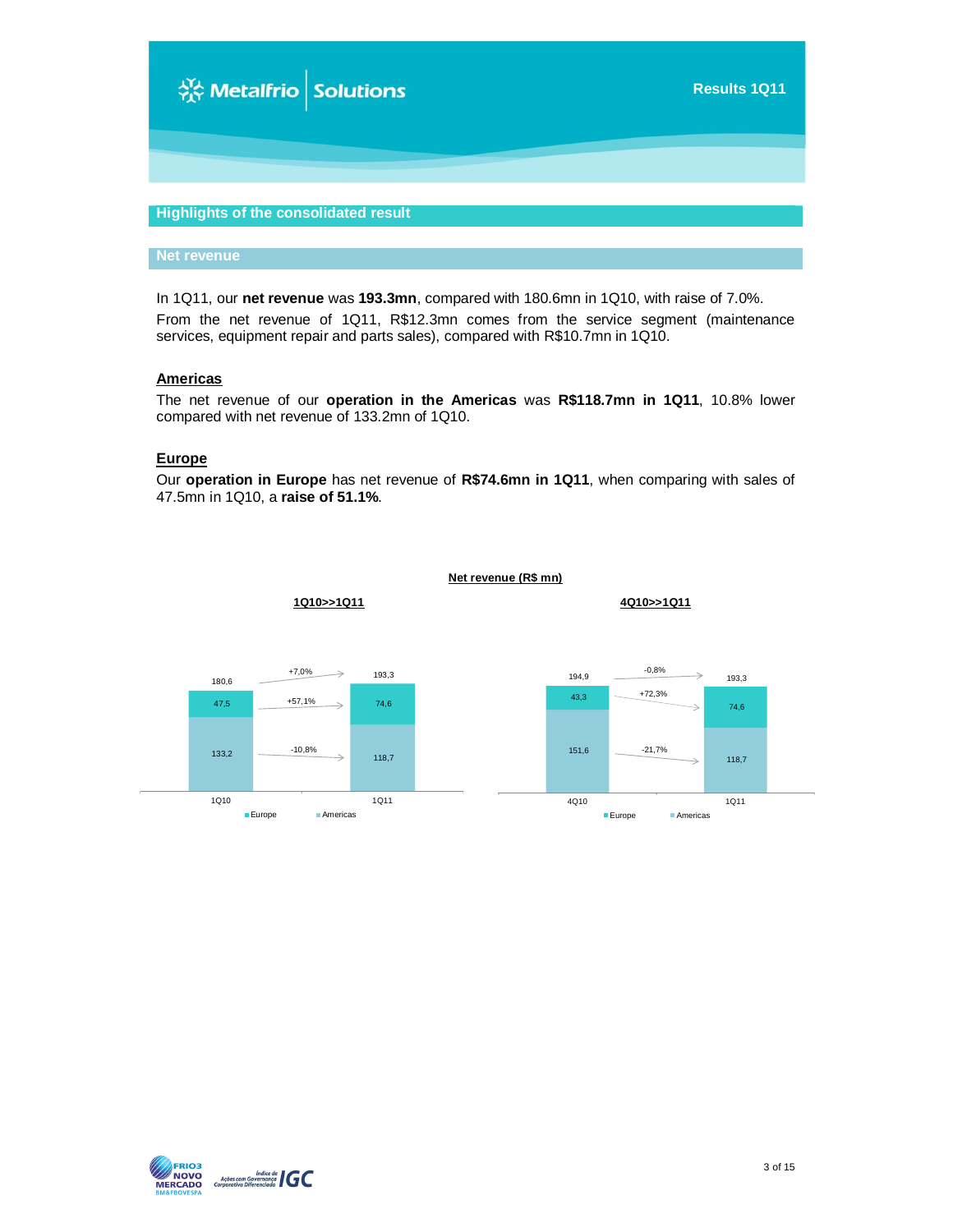

This table gives quarterly net revenue:

| <b>NET REVENUES (R\$ Mn)</b> | 1Q10  | 2Q10  |       | 3Q10 4Q10 1Q11 |       | 1010    | Chg. 1Q11/ Chg. 1Q11/<br><b>4Q10</b> |
|------------------------------|-------|-------|-------|----------------|-------|---------|--------------------------------------|
| Total                        | 180.6 | 270.7 | 137.3 | 194.9          | 193.3 | $+7.0$  | -0.8                                 |
| Americas                     | 133.2 | 180.0 | 93.9  | 151.6          | 118.7 | $-10.8$ | $-21.7$                              |
| Europe                       | 47.5  | 90.7  | 43.3  | 43.3           | 74.6  | $+57.1$ | $+72.3$                              |

The chart below, of net revenue of the operations in the Americas and Europe, shows the seasonal effect, with the strongest sales in the quarters prior to the summer – principally the second quarter in the northern hemisphere and the fourth quarter in the southern hemisphere.



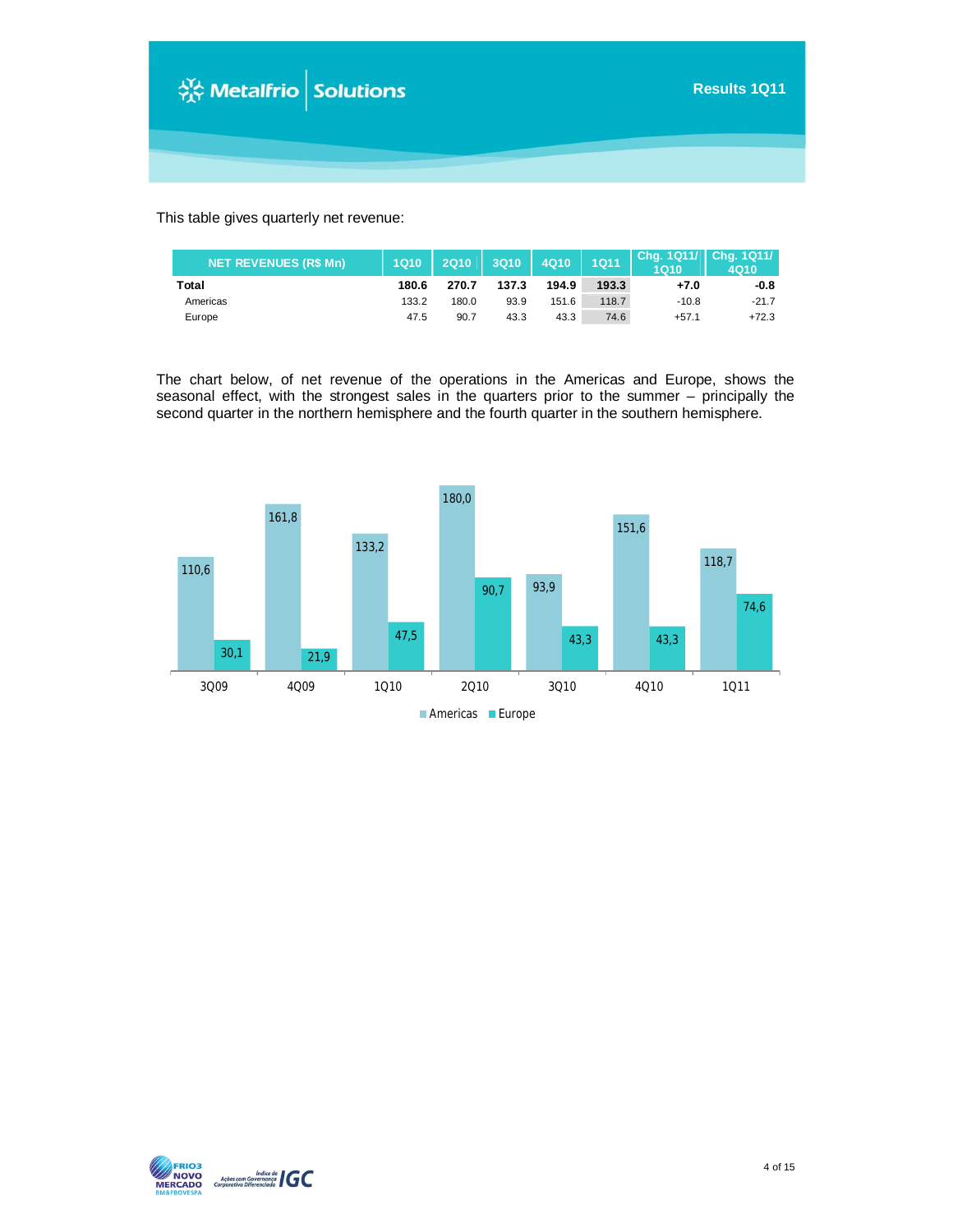

**Consolidated cost of goods sold, gross profit, gross margin**

**Gross profit** in **1Q11, at R\$33.1mn**, was **2.2% lower** than the gross profit of R\$33.8mn in 1Q10.

**Gross margin** in **1Q11, at 17.1%,** was 1.6 percentage points lower than the 1Q10 gross margin of 18.7%. The main factors in this reduction were: (i) temporary losses in the productivity of the horizontal freezers line in Brazil, associated with the transfer of this manufacturing activity from São<br>Paulo to Três Lagoas; (ii) Paulo to Três Lagoas; (ii)<br>postponement of orders from postponement of beverage industry clients in Brazil, **Consolidated gross profit and gross margin (R\$ mn)**



due to macroeconomic factors; and (iii) the client mix in Turkey and Mexico.

**Operational expenses (SG&A)**

**Consolidated selling expenses**

Selling expenses in 1Q11 were **R\$20.0mn, 10.4% of net revenue**. In 1Q10, selling expenses were R\$15.5mn, or 8.6% of net revenue.

Although selling expenses as a percentage of net sales were 1.8 percentage points higher than in 1Q10, this ratio was 2.7 percentage points lower than in the fourth quarter of 2010 (4Q10). There was an increase in selling expenses in the second half of 2010, due to a normal seasonal effect in Europe, and also a temporary effect, which was expected, in which sales expenses were increased due to the greater distance **Selling expenses (R\$ mn)**



between the manufacturing plant and the principal consumer centers in Brazil.

In 1Q11 selling expenses began to return to the expected level, due to actions put in place to reduce this additional cost.

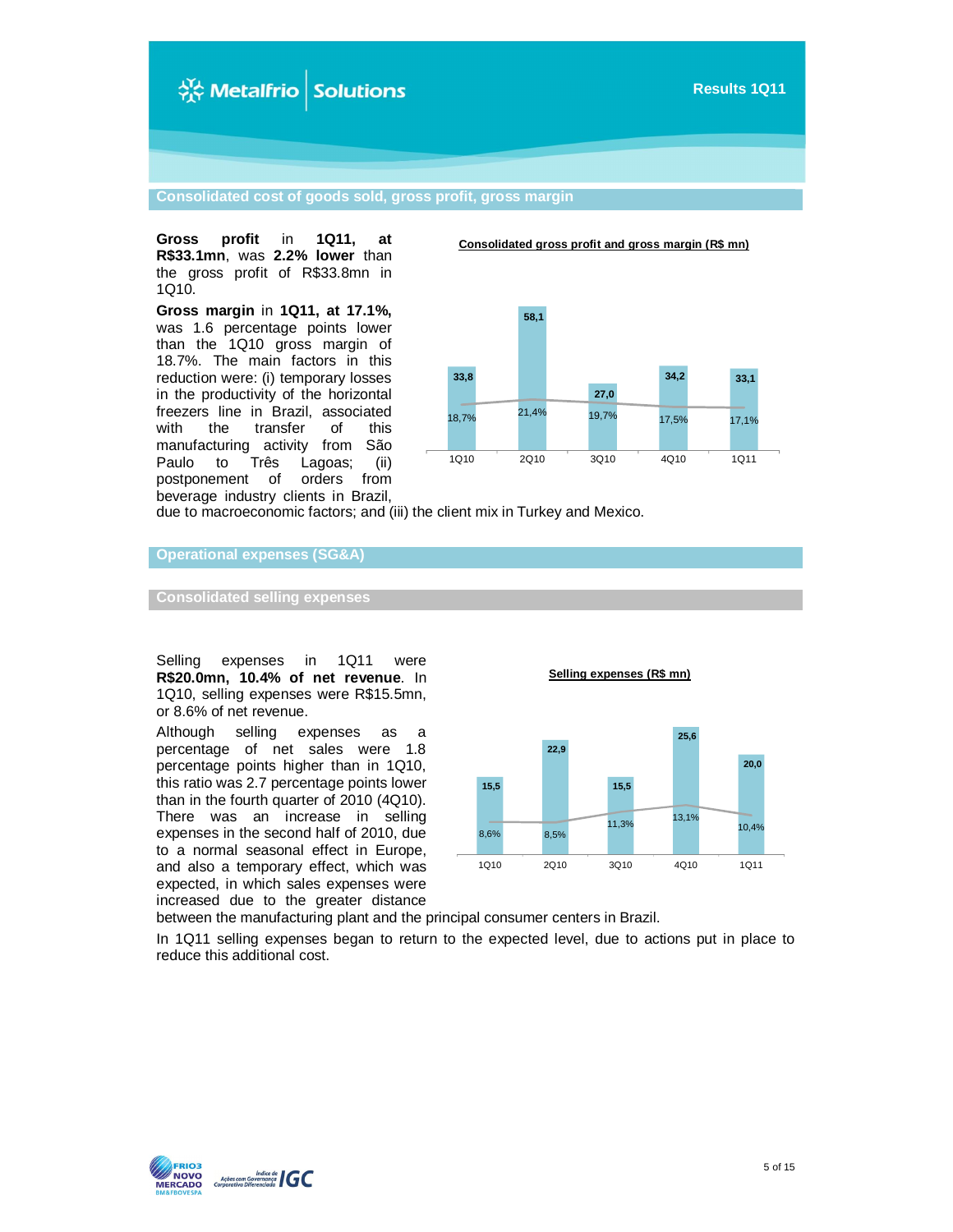

**Consolidated general and administrative expenses**

General and administrative expenses in 1Q11 were **R\$6.1mn** (**3.2% of net revenue**) – and 4.8% lower than the G&A expenses of R\$6.4mn in 1Q10 (which were 3.6% of net revenue).

**G&A (R\$ mn)**



**Consolidated other operational revenues (expenses)**

Other operational revenues, net, were **R\$5.8mn** in 1Q11, mainly made up of R\$6.1mn in gains under tax incentives. For comparison, in 1Q10 this line was R\$4.0mn, basically comprising R\$5.0mn in gains under tax incentives.

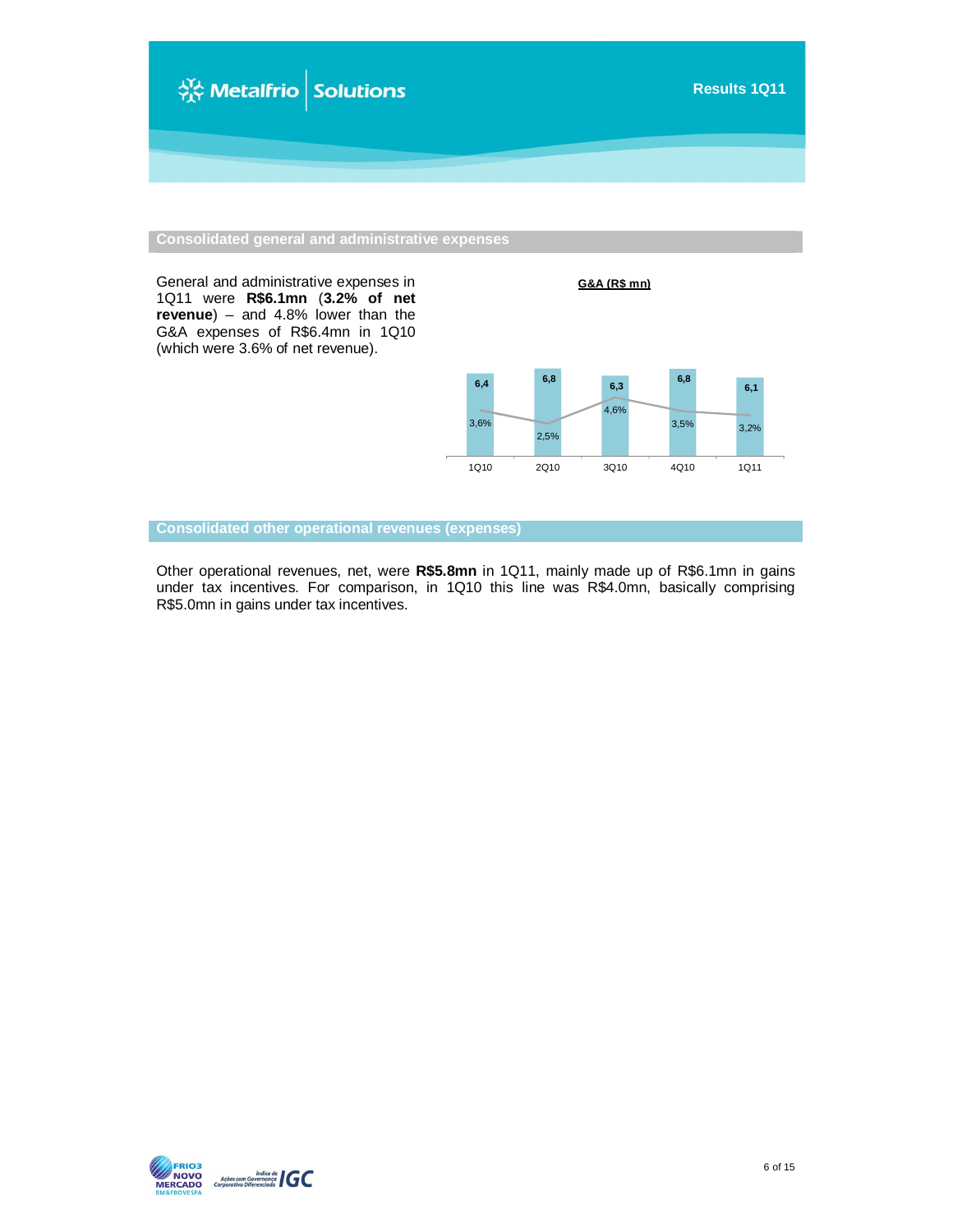

#### **Consolidated EBITDA and EBITDA margin**

#### Adjusted **EBITDA** in 1Q11 was R\$**17.2mn**, with adjusted **EBITDA margin** of **9.0%**.

In 1Q10 our adjusted EBITDA was R\$19.7mn, with adjusted EBITDA margin of 10.9%: hence adjusted EBITDA was 12.6% lower year-onyear in numerical terms, with adjusted EBITDA margin 1.9 percentage points lower year-on-year.

The main factors responsible for the lower adjusted EBITDA margin were: (i) temporary losses in productivity in the horizontal freezers line in Brazil; and (ii) temporary increase in selling expenses.

**Adjusted EBITDA (R\$ mn and % of Net revenue)**



#### **Reconciliation of consolidated EBITDA and Adjusted EBITDA:**

| <b>Consolidated EBITDA (in mn Reais)</b>     | <b>1Q10</b> | <b>2Q10</b> | 3Q10  | 4Q10 | <b>1Q11</b> | <b>L12M</b> |
|----------------------------------------------|-------------|-------------|-------|------|-------------|-------------|
|                                              |             |             |       |      |             |             |
| Operating result                             | 13.8        | 40.6        | 6.2   | 12.4 | 11.3        | 70.4        |
| Depreciation and amortization                | 5.0         | 5.0         | 5.1   | 5.6  | 5.5         | 21.3        |
| <b>EBITDA</b>                                | 18.8        | 45.6        | 11.3  | 18.0 | 16.9        | 91.7        |
| Stock option plan expenses (i)               | 0.9         | 0.0         | 0.0   | 0.5  | 0.4         | 0.9         |
| São Paulo line discontinuation expenses (ii) | 0.0         | 0.0         | 2.9   | 0.2  | 0.0         | 3.1         |
| <b>Adjusted EBITDA</b>                       | 19.7        | 45.6        | 14.1  | 18.7 | 17.2        | 95.7        |
|                                              |             |             |       |      |             |             |
| Adjusted EBITDA margin (%)                   | 10.9%       | 16.9%       | 10.3% | 9.6% | 9.0%        | 12.0%       |

#### Adjustments to EBITDA:

i. Stock option plan: recognized in the income statement for the period in which the right is acquired, calculated in accordance with Accounting Statement CPC 10, approved by CVM Decision 562/08.

ii. Discontinuation of the São Paulo production line: This expense of R\$3.1mn is being applied as an adjustment to EBITDA to maintain the base for comparison with the other periods. It refers to discontinuation of the horizontal freezers line in São Paulo, basically consisting of employee dismissal expenses.

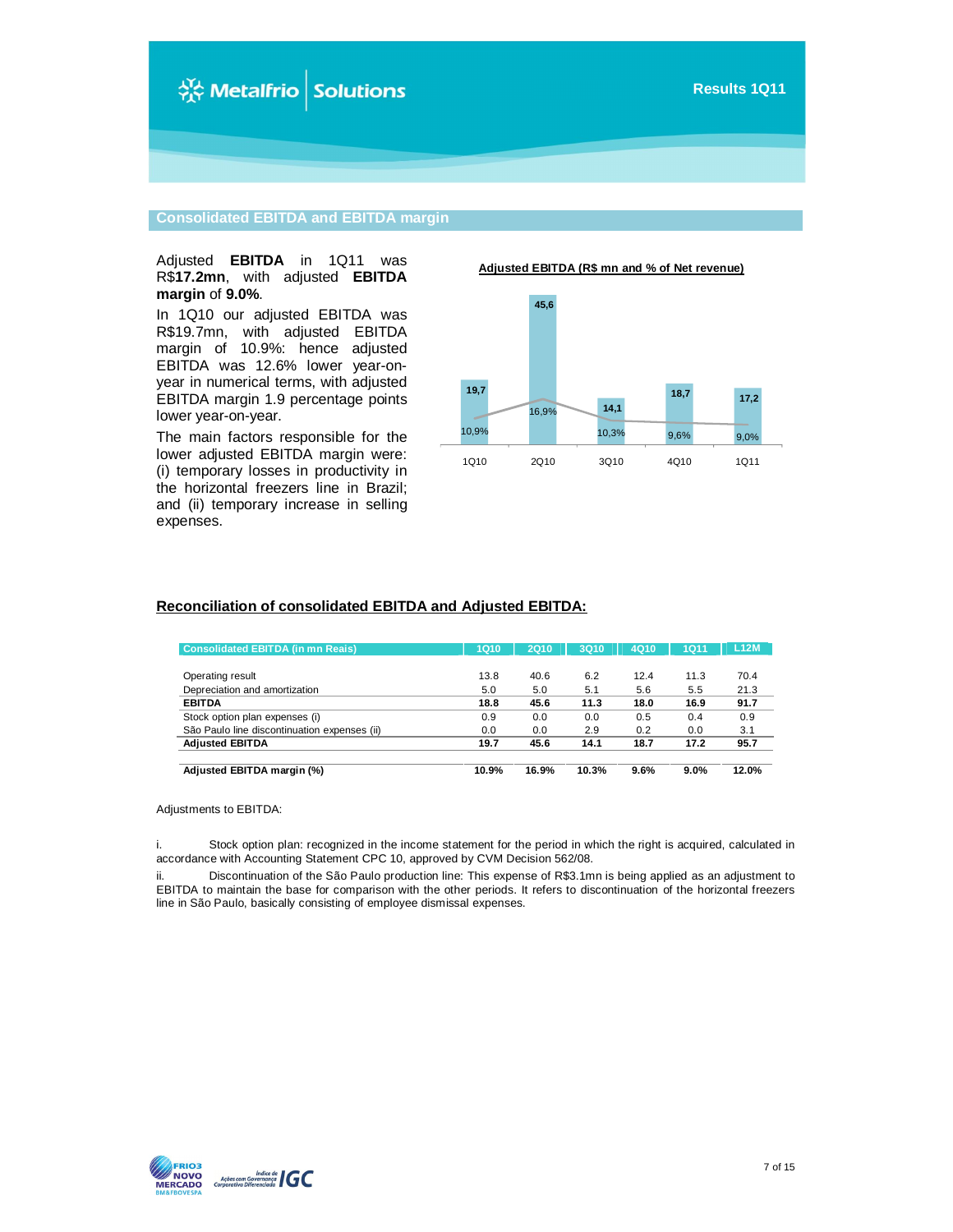# ☆ Metalfrio Solutions

We report net financial *revenue* in 1Q11 of R\$1.7mn, on R\$16.8mn of financial revenues and financial expenses of R\$15.1mn.

We report net financial *revenue* in 1Q10 of R\$7.2mn, on R\$17.4mn of financial revenues and financial expenses of R\$10.2mn.

| <b>Financial Result (R\$ mn)</b>   | <b>1Q10</b> | <b>1Q11</b> | Chg. 1Q11/<br><b>1Q10</b> |
|------------------------------------|-------------|-------------|---------------------------|
|                                    |             |             |                           |
| Interest on cash investments       | 5.0         | 7.6         | $+2.6$                    |
| Other financial income             | 0.1         | 0.3         | $+0.3$                    |
| Interest and Other Income          | 5.1         | 7.9         | $+2.8$                    |
| Interest on loans and financing    | $-4.8$      | $-4.3$      | $+0.6$                    |
| Other financial expenses           | $-1.2$      | $-2.8$      | $-1.6$                    |
| <b>Interest and Other Expenses</b> | $-6.0$      | $-7.1$      | $-1.0$                    |
|                                    |             |             |                           |
| Hedge operations gains             | 2.4         | 2.2         | $-0.2$                    |
| Hedge operations losses            | $-0.7$      | $-1.5$      | $-0.8$                    |
| <b>Hedge Operations Result</b>     | 1.8         | 0.7         | $-1.0$                    |
|                                    |             |             |                           |
| FX variation gains                 | 9.8         | 6.6         | $-3.2$                    |
| <b>FX</b> variation losses         | $-3.4$      | $-6.5$      | $-2.9$                    |
| <b>Net FX Variation</b>            | 6.4         | 0.1         | $-6.1$                    |
| <b>Net Financial Result</b>        | 7.2         | 1.7         | $-5.4$                    |

Interest on cash investments was R\$7.6mn in 1Q11, and R\$5.0mn in 1Q10. This raise happened basically due to the increase in cash and cash equivalents.

Financial expenses from loan interests totaled R\$4.3mn in 1Q11 and R\$4.8mn in 1Q10 – moving in the opposite direction to the increase in our gross debt, basically due to settlement of loans with higher interest rates, and their replacement with new loans raised with lower interest rates.

Transactions in derivatives produced a net gain of R\$0.7mn in 1Q11, comprising a gain of R\$2.2mn, and a loss of R\$1.5mn.

The balance of the effect of exchange rate variation in 1Q11 was R\$0.1mn. In 1Q10 the positive balance of FX variation was more expressive due to the weakening of the Euro in relation to functional currencies in the European operations that quarter.

#### **Net profit**

In 1Q11 we reported net profit of R\$11.9mn (with net margin of 6.1%). In 1Q10, we reported net profit of R\$18.7mn (with net margin of 10.4%). The reduction in net profit, of R\$6.8mn (-36.6% vs 1Q10), is basically due to the reduction of R\$2.5mn in the Company's operational result, and the reduction of R\$5.5mn in the financial result.

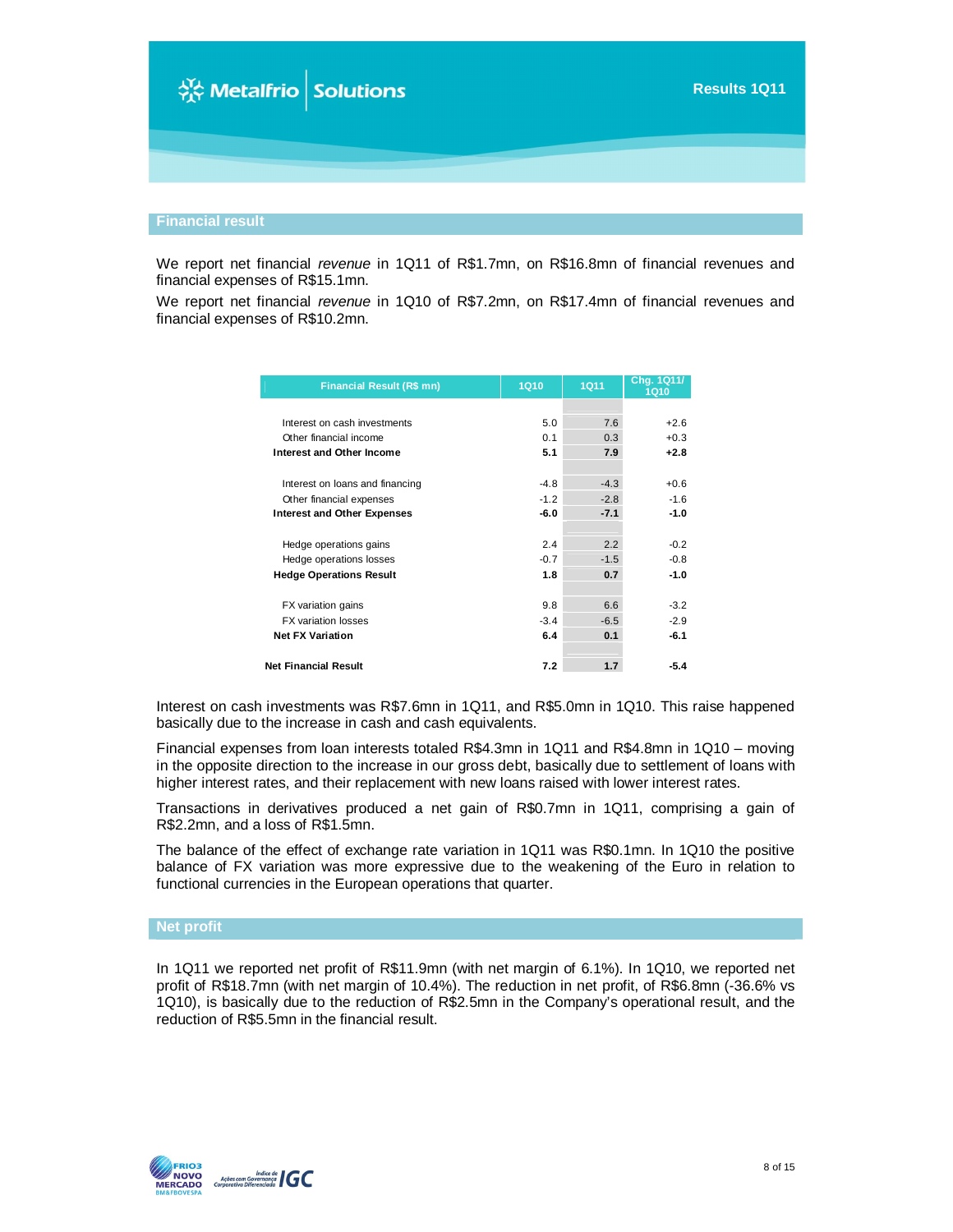

#### **Working capital**

**At the end of 1Q11, working capital less financial assets and liabilities was R\$196.0mn**, compared to R\$150.1mn at the end of 1Q10. The higher figure is mainly due to: (i) accounts receivable from clients R\$19.6mn higher, reflecting higher sales year-on-year; and (ii) inventories R\$19.4mn higher, still as a result of the strategy adopted in 4Q10 of bringing forward purchases of some raw materials. As a result the **operational cash cycle** at the end of 1Q11 was **85 days**, an increase of 12 days in relation to the end of 1Q10.

| <b>WORKING CAPITAL (in mn Reais)</b>     | <b>1Q10</b> | <b>2Q10</b> | <b>3Q10</b> | 4Q10  | <b>1Q11</b> | Chg.<br>1Q11/<br><b>1Q10</b> | Cha.<br>1Q11/<br>4Q10 |
|------------------------------------------|-------------|-------------|-------------|-------|-------------|------------------------------|-----------------------|
| <b>Current assets:</b>                   |             |             |             |       |             |                              |                       |
| Cash and equivalentes, bonds and         |             |             |             |       |             |                              |                       |
| securities                               | 186.9       | 230.7       | 254.0       | 288.9 | 320.0       | $+133.1$                     | $+31.1$               |
| Accounts receivable                      | 160.7       | 229.7       | 142.2       | 196.2 | 180.2       | $+19.6$                      | $-16.0$               |
| Inventory                                | 118.7       | 105.7       | 104.0       | 115.5 | 138.2       | $+19.4$                      | $+22.7$               |
| Other                                    | 27.4        | 25.4        | 23.3        | 24.4  | 28.9        | $+1.5$                       | $+4.5$                |
| Receivables with derivatives             | 7.6         | 0.0         | 0.0         | 0.0   | 0.5         | $-7.1$                       | $+0.5$                |
| A) Total                                 | 501.3       | 591.6       | 523.6       | 625.0 | 667.8       | $+166.5$                     | $+42.8$               |
| B) Current assets (less fin. assets)     | 306.8       | 360.9       | 269.5       | 336.1 | 347.3       | $+40.5$                      | $+11.2$               |
| <b>Current liabilities:</b>              |             |             |             |       |             |                              |                       |
| Accounts payable                         | 101.7       | 107.4       | 52.8        | 80.1  | 106.1       | $+4.3$                       | $+26.0$               |
| ST debt                                  | 121.2       | 154.1       | 133.8       | 177.0 | 173.6       | $+52.4$                      | $-3.4$                |
| Other                                    | 55.0        | 63.2        | 50.6        | 55.0  | 45.2        | $-9.8$                       | $-9.8$                |
| Payables with derivatives                | 0.2         | 2.6         | 7.7         | 2.1   | 0.0         | $-0.2$                       | $-2.1$                |
| C) Total                                 | 278.1       | 327.3       | 244.8       | 314.2 | 324.8       | $+46.7$                      | $+10.6$               |
| D) Current liabilities (less fin. liab.) | 156.7       | 170.6       | 103.3       | 135.1 | 151.2       | $-5.5$                       | $+16.2$               |
| Working capital (B-D)                    | 150.1       | 190.3       | 166.2       | 201.0 | 196.0       | $+46.0$                      | $-5.0$                |
| Days of receivables                      | 63          | 62          | 75          | 66    | 67          | $+4$                         | $+1$                  |
| Days of inventory                        | 73          | 45          | 85          | 65    | 78          | $+5$                         | $+13$                 |
| Days of suppliers                        | 62          | 45          | 43          | 45    | 60          | $-3$                         | $+15$                 |
| Cash cycle                               | 73          | 61          | 117         | 85    | 85          | $+12$                        | $-1$                  |
| Current liquidity (A/C)                  | 1.8x        | 1.8x        | 2.1x        | 2.0x  | 2.1x        | n/a                          | n/a                   |

#### **Cash and cash equivalents, bonds and securities**

In 1Q11 our balance of cash and cash equivalents (including bonds and securities) was R\$320.0mn, compared with R\$186.9mn in 1Q10 – an increase of R\$133.1mn.

#### **Accounts receivable from customers**

There was an increase in accounts receivable from clients, of **R\$19.6mn**, in comparison to the last year: the total was R\$160.7mn at the end of 1Q10, vs. **R\$180.2mn in 1Q11**. The days of receivables increased from 63 at the end of 1Q10 to 67 in 1Q11. No change was made to the company's credit policy, but a greater concentration of sales happened in 2011 in the last month of the quarter.

#### **Inventories**

Inventories were increased by approximately **R\$19.4mn** from the end of the previous quarter. – from R\$118.7mn at the end of 1Q10 to **R\$138.2mn at the end of 1Q11**. Days of inventory increased from 73 days at the end of 1Q10 to 78 days at the end of 1Q11. The Company adopted in end of 2010 a strategy of bringing forward purchases of some raw materials that will be used during the first semester of 2011, taking advantage of favorable conditions negotiated with suppliers for the purchase of these materials.

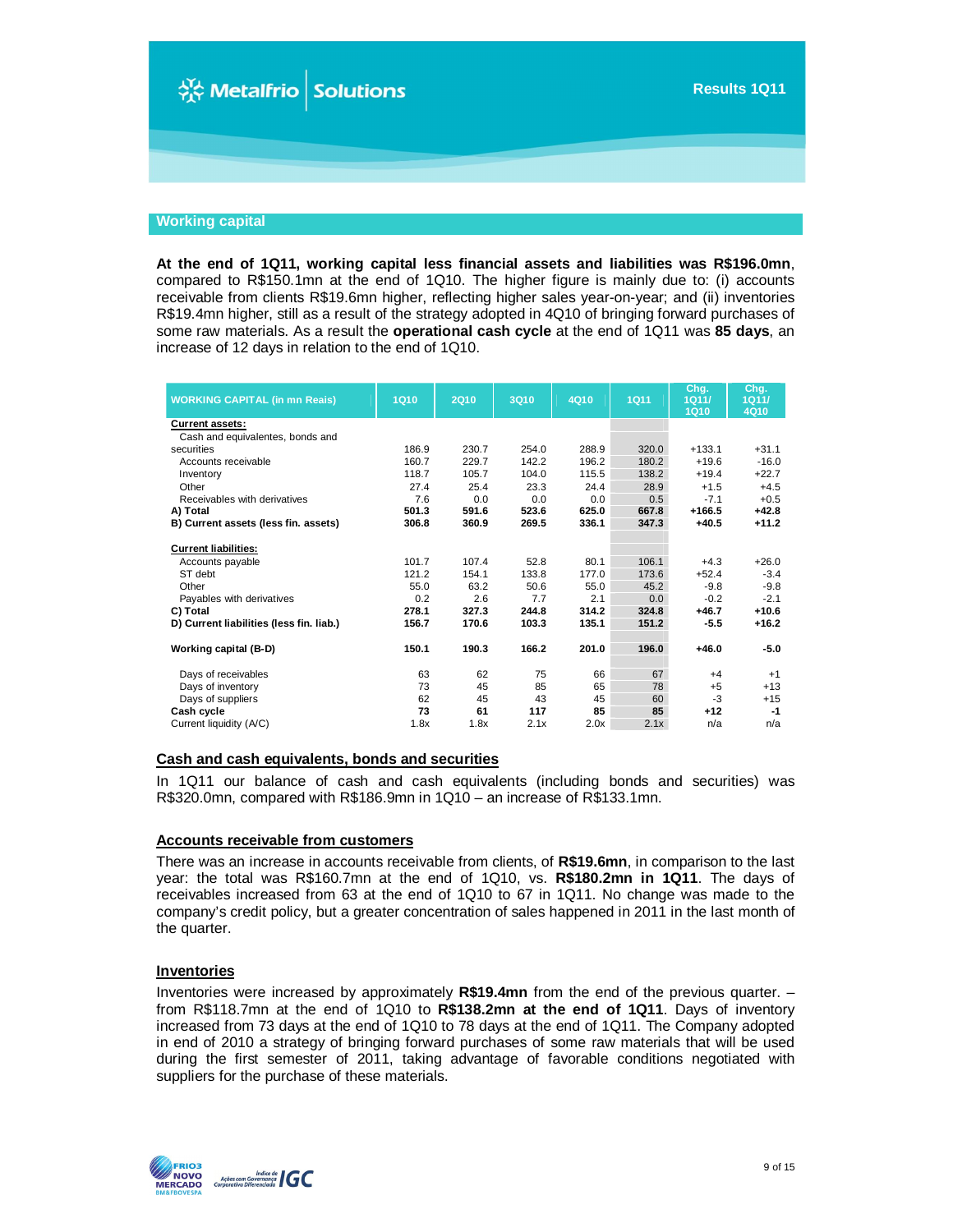#### **Suppliers**

The Suppliers account **increased** by **R\$4.3mn** from the end of the previous quarter – from R\$101.7mn at the end of 4Q10 to **R\$106.1mn at the end of 1Q11**. Days of payment to suppliers went from 62 days at the end 1Q10 to 60 at the end of 1Q11.

#### **Operating Cash Flow**

The table below gives the reconciliation of operational cash flow, according to the CVM criterion, which includes revenues from cash investments, and variations in values of securities:

| <b>OPERATING CASH FLOW RECONCILIATION</b><br>$(in R$$ mn $)$ | <b>1Q10</b> | <b>1Q11</b> |
|--------------------------------------------------------------|-------------|-------------|
| <b>Adjusted EBITDA</b>                                       | 19.7        | 17.2        |
| <b>Current income tax</b>                                    | (4.3)       | (1.4)       |
| <b>Working capital</b>                                       | (16.7)      | 5.0         |
| Accountsreceivable                                           | (4.2)       | 16.0        |
| <b>Stocks</b>                                                | (34.8)      | (22.7)      |
| Suppliers                                                    | 27.0        | 26.0        |
| Other                                                        | (4.8)       | (14.3)      |
| Operating cash flow                                          | (1.3)       | 20.8        |
| Income from financial investments                            | 5.0         | 7.6         |
| Bond and securities                                          | (0.7)       | 22.9        |
| Other                                                        | (2.3)       | (0.5)       |
| <b>Operaint Cash Flow, CVM criterion</b>                     | 0.8         | 50.7        |

#### **Investments**

#### **Fixed assets**

Net fixed assets at the end of 1Q11 totaled **R\$143.9mn**, R\$2.2mn more than at the end of 1Q10. Capital expenditure in 1Q11 totaled R\$7.0mn, basically in modernization of machinery and facilities at the factories in Brazil and Turkey. There was also depreciation of R\$4.9mn.

#### **Investments and intangibles**

Our balance of intangible assets was reduced from R\$117.6mn at the end of 1Q10 to **R\$98.0mn at the end of 1Q11**, basically due to FX variation.

This table shows changes in the balance of fixed assets:

| <b>FIXED ASSETS (in mn)</b><br>Reais) | <b>1Q10</b> | <b>2Q10</b> | 3Q10  | 4Q10  | <b>1Q11</b> | Chg. 1Q11/<br>1Q10 | Chg.<br>1Q11/<br>4Q10 |
|---------------------------------------|-------------|-------------|-------|-------|-------------|--------------------|-----------------------|
|                                       |             |             |       |       |             |                    |                       |
| Net PP&E                              | 141.7       | 136.5       | 137.9 | 141.7 | 143.9       | $+2.2$             | $+2.2$                |
| Intangibles                           | 117.6       | 115.9       | 106.4 | 100.2 | 98.0        | $-19.7$            | $-2.2$                |
| Total                                 | 259.3       | 252.4       | 244.2 | 241.9 | 241.9       | $-17.4$            | $-0.0$                |

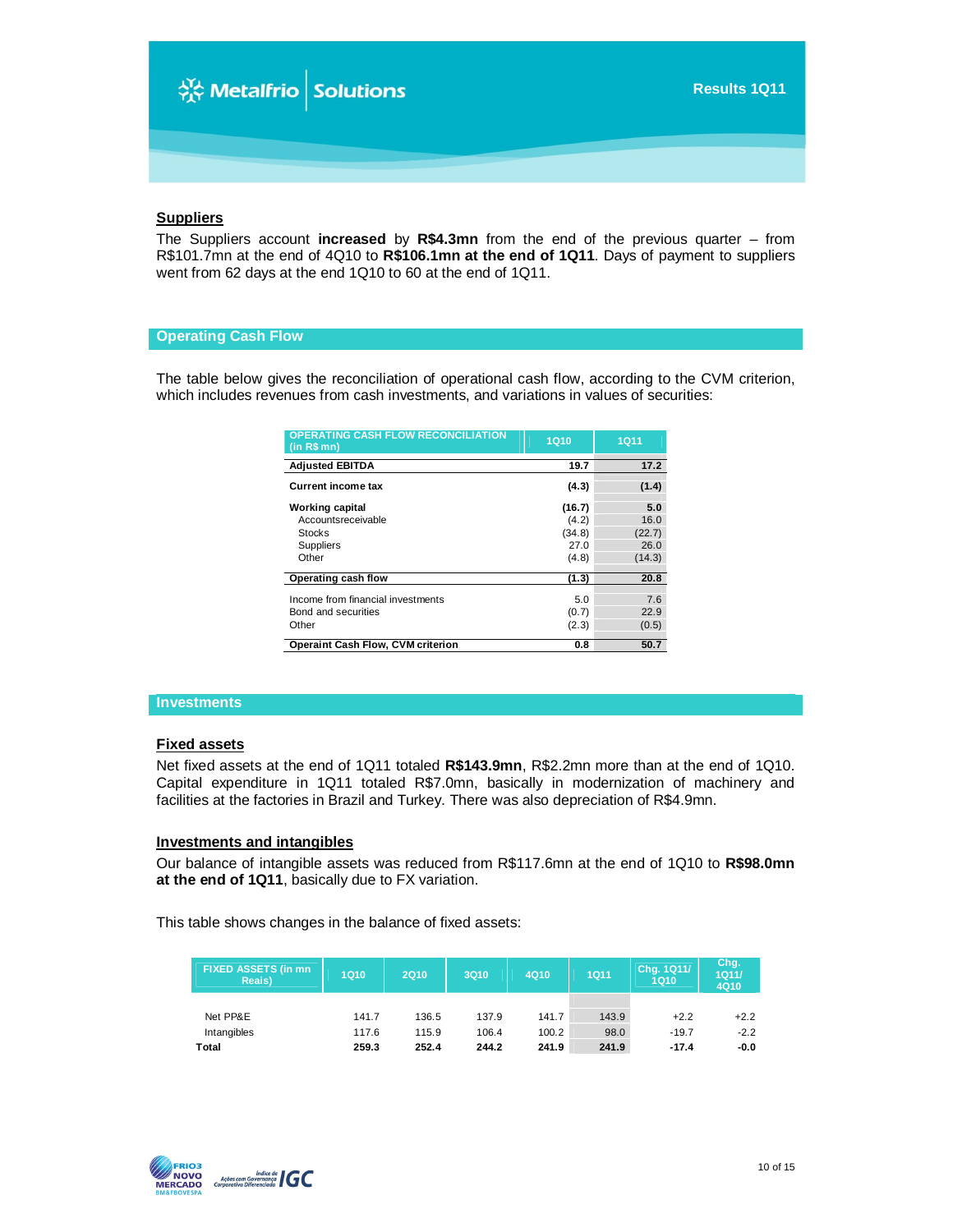#### **Capitalization and liquidity**

#### **Debt**

**At the end of 1Q11 we held R\$320.0mn in cash** (**including bonds and securities**), compared to R\$186.9mn at the end of 1Q10 (an increase of 71.2%), and R\$288.9mn at the end of 4Q10.

Our **total debt** at the end of **1Q11** was **R\$427.5mn**, compared to R\$310.7mn at the end of 1Q10 (an increase of 37.6%). Compared to the total debt at the end of 4Q10, of R\$412.4mn, the increase was R\$15.5mn, or 3.5%.

**Net debt at the end of 1Q11 was R\$107.6mn**, R\$16.0mn less than at the end **Consolidated debt breakdown (R\$ mn)**



of 4Q10, basically reflecting: (i) operational cash flow of R\$20.8mn (see table on page 10) and (ii) investments of R\$7.0mn.

| <b>LIQUIDITY INDICATORS (in mn</b><br>Reais)   | <b>1Q10</b> | <b>2Q10</b> | 3Q10    | 4Q10     | <b>1Q11</b> | Chg. 1Q11/<br><b>1Q10</b> | Chg. 1Q11/<br>4Q10 |
|------------------------------------------------|-------------|-------------|---------|----------|-------------|---------------------------|--------------------|
| Cash and equivalentes, bonds and<br>securities | 186.9       | 230.7       | 254.0   | 288.9    | 320.0       | $+133.1$                  | $+31.1$            |
| Short term debt (ST)                           | 121.2       | 154.1       | 133.8   | 177.0    | 173.6       | $+52.4$                   | $-3.4$             |
| Long term debt (LT)                            | 189.5       | 225.6       | 213.3   | 235.4    | 254.0       | $+64.5$                   | $+18.5$            |
| USD denominated debt                           | 206.5       | 271.7       | 240.3   | 312.9    | 342.3       | $+135.8$                  | $+29.4$            |
| BRL denominated debt                           | 46.0        | 39.1        | 49.3    | 47.5     | 40.9        | $-5.0$                    | $-6.6$             |
| Euro denominated debt                          | 54.9        | 52.4        | 57.0    | 51.7     | 43.8        | $-11.1$                   | $-7.9$             |
| <b>Other Currencies</b>                        | 3.4         | 16.5        | 0.4     | 0.4      | 0.6         | $-2.8$                    | $+0.2$             |
| Gross debt                                     | 310.7       | 379.7       | 347.1   | 412.4    | 427.5       | $+116.8$                  | $+15.1$            |
| Net cash / (Net debt)                          | $-123.8$    | $-149.0$    | $-93.0$ | $-123.5$ | $-107.6$    | $+16.2$                   | $+16.0$            |
| Shareholders' equity (Equity)                  | 300.4       | 301.6       | 318.3   | 315.5    | 328.6       | $+28.2$                   | $+13.0$            |
| Cash and equiv. / ST debt                      | 1.5x        | 1.5x        | 1.9x    | 1.6x     | 1.8x        | n/a                       | n/a                |
| $ST$ debt / $(ST + LT)$                        | 39.0%       | 40.6%       | 38.5%   | 42.9%    | 40.6%       | n/a                       | n/a                |
| Net cash (Net debt) / Equity                   | $-0.4x$     | $-0.5x$     | $-0.3x$ | $-0.4x$  | $-0.3x$     | n/a                       | n/a                |
| Net debt / (Net debt + Equity)                 | 29.2%       | 33.1%       | 22.6%   | 28.1%    | 24.7%       | n/a                       | n/a                |

The net debt in the end of 1Q11 was equivalent 1.12 times the adjusted EBTIDA accumulated in the last 12 months, while in 1Q10 this rate was 1.55 times. In relation to stockholders' equity, net debt represents 0.3 times at the end of 1Q11 (0.4 at the end of 1Q10).

The **ST debt** at the end of 1Q11 was R\$173.6mn, representing 40.6% of total debt. The relation of cash and equivalents (including bonds and securities) over ST debt was 1.8 times.

#### **Stockholders' equity**

Stockholders' equity at the end of 1Q11 was R\$328.6mn, compared to R\$315.5mn at the end of 4Q10. The increase of R\$13.0mn was made up principally of the positive net results of R\$11.9mn in 1Q11.

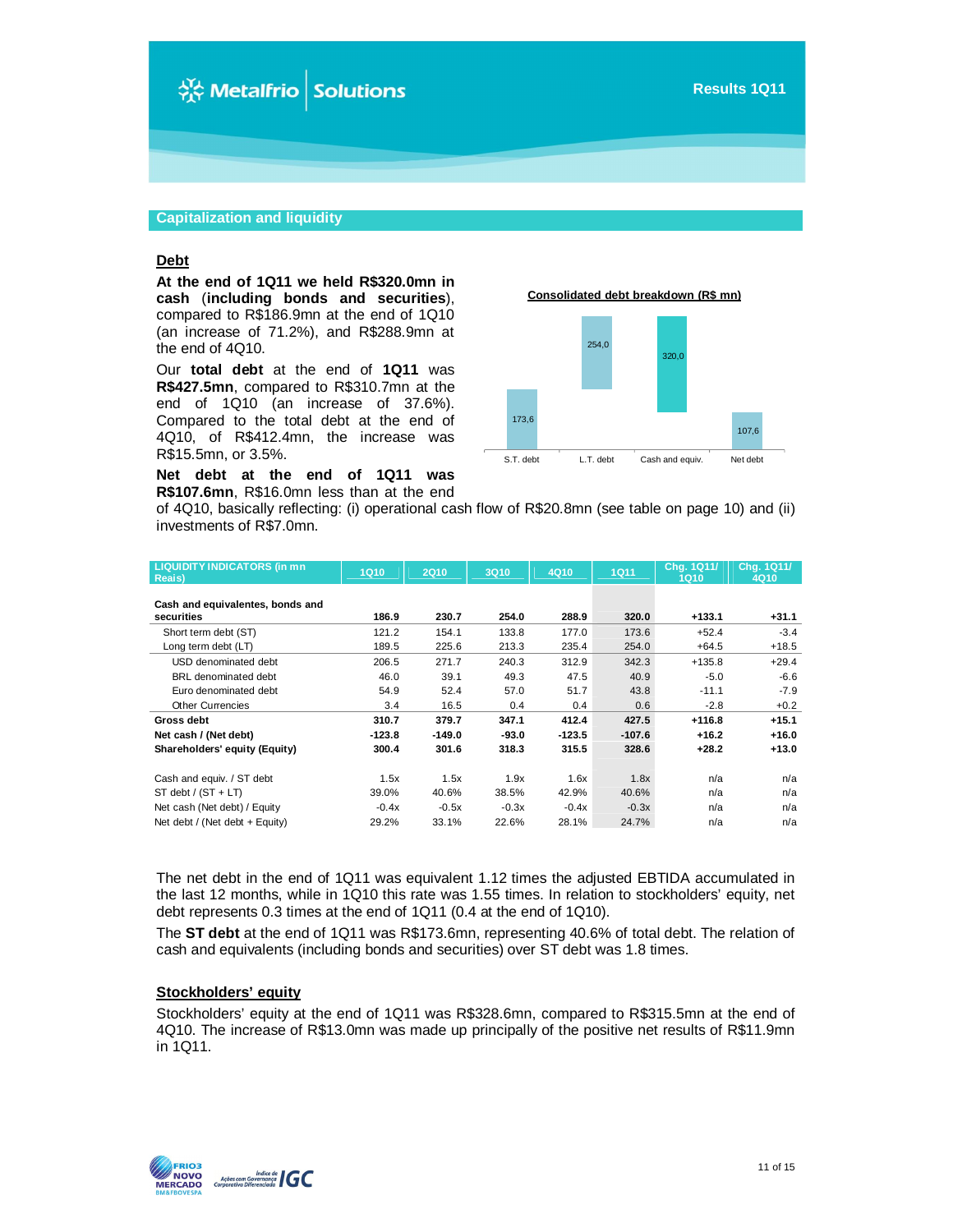# ☆ Metalfrio Solutions

#### **Other Information**

#### **Management Statement**

In accordance with article 25 of Instruction 480/2009 of the CVM (Brazilian Securities Commission – Comissão de Valores Mobiliários), the Company's Management states it has discussed, revised and agreed with the Independent Auditor's revision report about the quarterly information relative to the period ended 31 March 2010.

**Relationship with external auditors**

In accordance with Instruction 381/2003 of the CVM (Brazilian Securities Commission – Comissão de Valores Mobiliários), we report that in the 1Q10 we did not contract our Independent Auditors for services not related to external auditing.

In our relationship with external auditors, we evaluate conflicts of interests on services not related to external auditing based on the following: auditors should not (a) audit their own work; (b) carry out management functions; and (c) promote our interests.

#### **Disclaimer**

Information in this report on performance that is not directly derived from the financial statements, such as, for example, information on the market, quantities produced and sold, production capacity, and the calculation of EBITDA and adjusted EBITDA has not been the subject of special review by our external auditors.

We make forward-looking statements that are subject to risks and uncertainties. These statements are based on our Management's beliefs and assumptions and information to which the company currently has access. Forward-looking statements include information about our present intentions, beliefs or expectations, and those of the members of the company's Board of Directors, and Executive Officers. Reservations in relation to statements and information about the future also include information about possible or presumed operational results, and also statements that are preceded, followed by or include the words "believe", "may", "will", "continue", "expect", "forecast", "intend", "plan", "estimate", or similar expressions. Statements and information about the future are not guarantees of performance. They involve risks, uncertainties and suppositions because they refer to future events, and thus depend on circumstances which may or may not occur. Future results and the creation of value for stockholders may differ significantly from those expressed or suggested by forward-looking statements. Many of the factors that will determine these results and amounts are beyond Metalfrio's capacity to control or forecast.

#### **About Metalfrio**

**Metalfrio Solutions S.A. (Bovespa: FRIO3)** is one of the world's largest manufacturers of plug-in commercial refrigeration equipment. Our product portfolio comprises hundreds of models of vertical and horizontal plug-in refrigerators and freezers, for refrigeration of beers, soft drinks, ice creams and frozen foods, and cooled products in general. Through direct distribution or through distributors and commercial representatives, we supply our products to clients that are among the world's largest manufacturers of cooled and frozen beverages and foods. We currently operate plants in Brazil, Mexico, Turkey, and Russia, and our own distribution center in the United States.

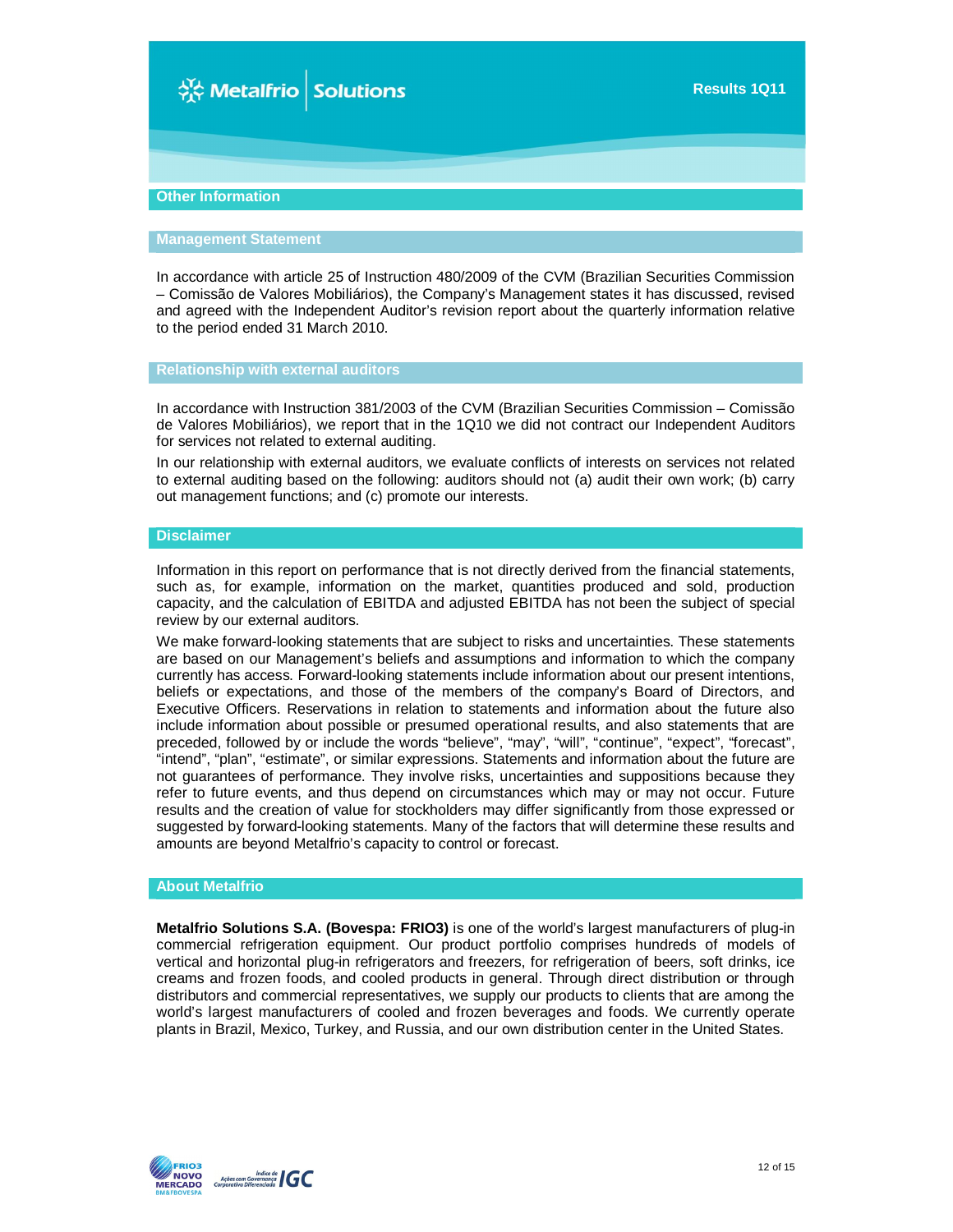## **Consolidated income statements (R\$ mn)**

|                                                                   | <b>1Q10</b> | <b>1Q11</b> |
|-------------------------------------------------------------------|-------------|-------------|
| <b>GROSS REVENUE</b>                                              |             |             |
| Domestic market product Sales                                     | 194.2       | 184.4       |
| <b>Export Sales</b>                                               | 35.8        | 53.0        |
| Service Sales                                                     | 5.0         | 5.3         |
| <b>TOTAL GROSS REVENUE</b>                                        | 234.9       | 242.7       |
| <b>SALES DEDUCTIONS</b>                                           |             |             |
| Sales taxes                                                       | (43.5)      | (41.7)      |
| Discounts and returns                                             | (10.8)      | (7.7)       |
| <b>NET REVENUE</b>                                                | 180.6       | 193.3       |
| Cost of goods sold                                                | (146.8)     | (160.2)     |
|                                                                   |             |             |
| <b>GROSS PROFIT</b>                                               | 33.8        | 33.1        |
| <b>OPERATING REVENUES (EXPENSES)</b>                              |             |             |
| Sales expenses                                                    | (15.5)      | (20.0)      |
| General and administrative expenses                               | (6.4)       | (6.1)       |
| Management fees                                                   | (2.1)       | (1.5)       |
| Equity income                                                     | 0.0         | 0.0         |
| Other operating revenues (expenses)                               | 4.0         | 5.8         |
|                                                                   |             |             |
| <b>OPERATING PROFIT (LOSS) BEFORE FINANCIAL</b><br><b>RESULTS</b> | 13.8        | 11.3        |
|                                                                   |             |             |
| <b>NET FINANCIAL RESULT</b>                                       | 7.2         | 1.7         |
| Financial expenses                                                | (10.2)      | (15.1)      |
| Financial income                                                  | 17.4        | 16.8        |
| EARNINGS (LOSS) BEFORE INCOME TAX AND                             |             |             |
| <b>SOCIAL CONTRIBUTION</b>                                        | 21.1        | 13.0        |
|                                                                   |             |             |
| <b>INCOME TAX AND SOCIAL CONTRIBUTION</b>                         |             |             |
| Current                                                           | (4.3)       | (1.4)       |
| Deferred                                                          | 2.0         | 0.3         |
| <b>NET EARNINGS (LOSS) BEFORE MINORITY</b>                        | 18.7        | 11.9        |
|                                                                   |             |             |
| PARTICIPATION OF CONTROLLING SHAREHOLDERS                         | 17.3        | 9.8         |
| <b>MINORITY INTERESTS</b>                                         | (1.4)       | (2.1)       |

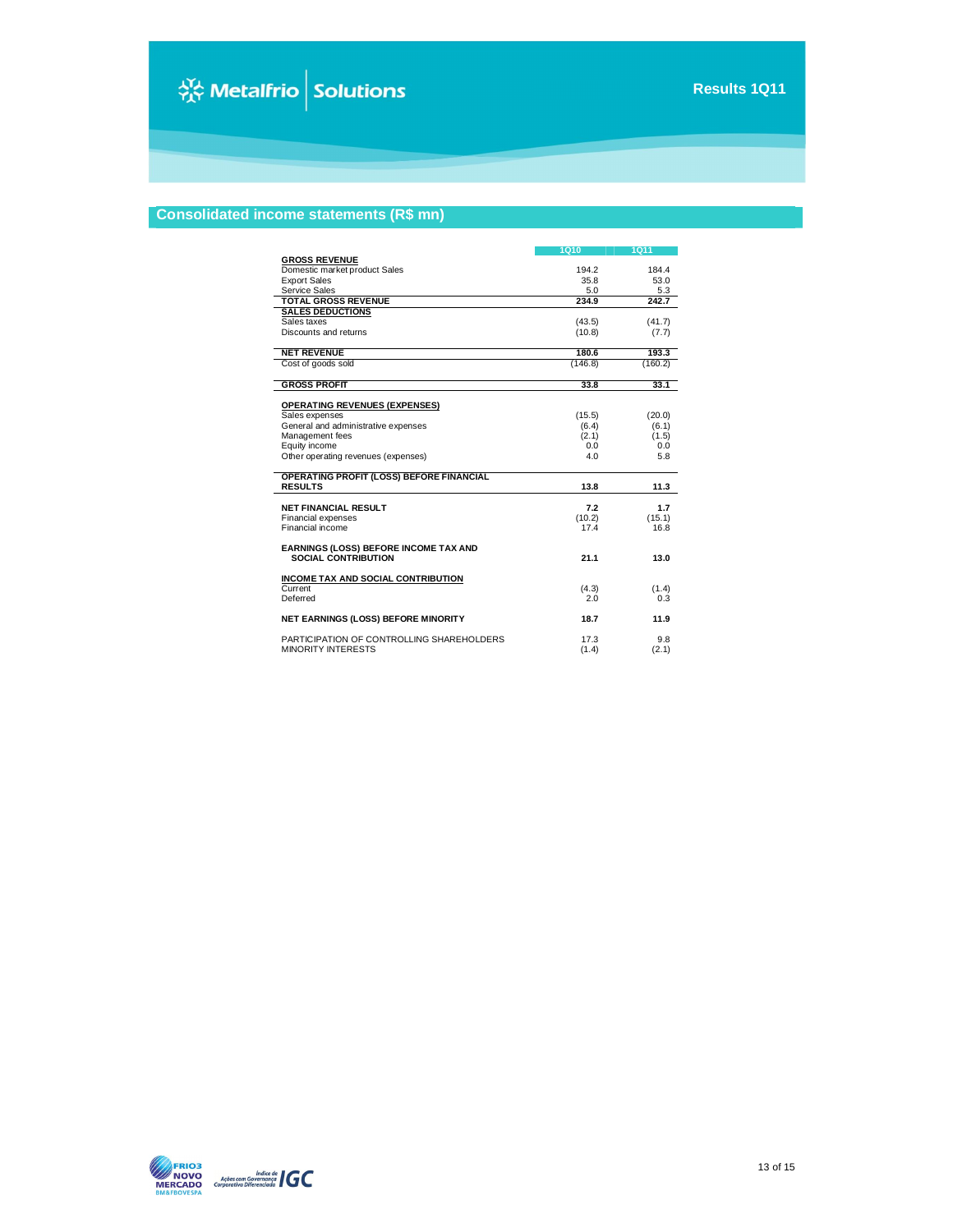**TOTAL LIABILITIES AND SHAREHOLDERS' EQUITY 888.8 931.0 4.7%**

# **Consolidated balance sheets (R\$ mn)**

|                              | 4Q10  | <b>1Q11</b> | Var. (%) |                                      | 4Q10  | 1Q11  | Var. (%)  |
|------------------------------|-------|-------------|----------|--------------------------------------|-------|-------|-----------|
| <b>ASSETS</b>                |       |             |          | <b>LIABILITIES</b>                   |       |       |           |
| <b>CURRENT</b>               |       |             |          | <b>CURRENT</b>                       |       |       |           |
| Cash and equivalents         | 161.7 | 215.7       | 33.4%    | Suppliers                            | 80.1  | 106.1 | 32.5%     |
| Bonds and securities         | 127.3 | 104.3       | $-18.1%$ | Loans                                | 177.0 | 173.6 | $-1.9%$   |
| Receivables from clients     | 196.2 | 180.2       | $-8.1%$  | Tax obligations                      | 16.2  | 8.6   | $-46.7%$  |
| Inventory                    | 115.5 | 138.2       | 19.7%    | Payroll charges                      | 16.4  | 17.6  | 7.5%      |
| Recoverable taxes            | 14.5  | 16.1        | 11.0%    | Sundry provisions                    | 16.4  | 13.0  | $-20.3%$  |
| Deferred taxes               | 0.0   | 0.0         | n/a      | Deferred taxes                       | 0.0   | 0.0   | n/a       |
| Receivables with derivatives | 0.0   | 0.5         | n/a      | Dividends payable                    | 0.0   | 0.0   | n/a       |
| Other receivables            | 9.9   | 12.8        | 28.7%    | Payables with derivatives            | 2.1   | 0.0   | $-100.0%$ |
| Total do ativo circulante    | 625.0 | 667.8       | 6.8%     | Other payables                       | 6.0   | 5.8   | $-2.9%$   |
|                              |       |             |          | <b>Total current</b>                 | 314.2 | 324.8 | 3.4%      |
| <b>NON-CURRENT</b>           |       |             |          |                                      |       |       |           |
| Long term:                   |       |             |          | <b>NON-CURRENT</b>                   |       |       |           |
| Deferred taxes               | 13.8  | 14.2        | 2.9%     | Loans                                | 235.4 | 254.0 | 7.9%      |
| Recoverable taxes            | 8.1   | 7.1         | $-11.6%$ | Tax obligations                      | 0.0   | 0.0   | n/a       |
| Fixed:                       |       |             |          | Deferred taxes                       | 20.7  | 20.7  | 0.1%      |
| Investments                  | (0.0) | (0.0)       | 8.6%     | Contingency provisions               | 1.0   | 1.1   | 7.7%      |
| Net PP&E                     | 141.7 | 143.9       | 1.5%     | Other payables                       | 2.0   | 1.9   | $-5.7%$   |
| Intangible                   | 100.2 | 98.0        | $-2.2%$  | <b>Total non-current</b>             | 259.1 | 277.6 | 7.1%      |
| <b>Total non-current</b>     | 263.8 | 263.2       | $-0.2%$  |                                      |       |       |           |
|                              |       |             |          | <b>SHAREHOLDER'S EQUITY</b>          |       |       |           |
| <b>TOTAL ASSETS</b>          | 888.8 | 931.0       | 4.7%     | Registered capital                   | 240.0 | 240.0 | 0.0%      |
|                              |       |             |          | Capital reserve                      | 10.8  | 11.2  | 3.4%      |
|                              |       |             |          | Profit reserve                       | 34.0  | 33.6  | $-1.3%$   |
|                              |       |             |          | Shareholders' evaluation adjustments | (1.7) | (0.8) | $-53.0%$  |
|                              |       |             |          | Proposed additional dividends        | 18.5  | 18.5  | 0.0%      |
|                              |       |             |          | Retained profit                      | (0.0) | 10.1  | n/a       |
|                              |       |             |          | Minority interest                    | 13.9  | 16.0  | 15.2%     |
|                              |       |             |          | Total shareholders' equity           | 315.5 | 328.6 | 4.1%      |